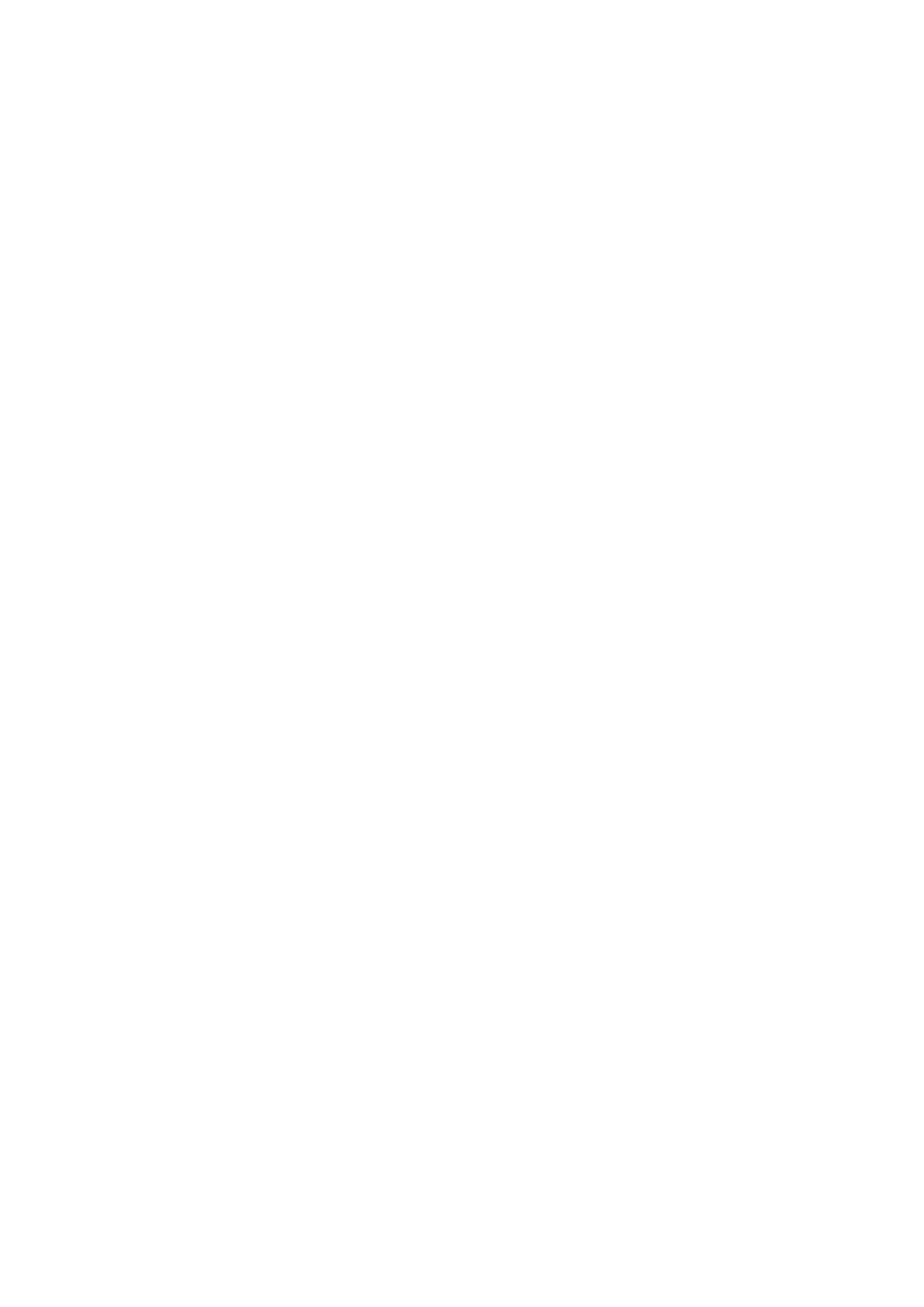# A **BILL** TO

Make provision about the amendment of pension schemes so as to provide for the conversion of rights to a guaranteed minimum pension.

E IT ENACTED by the Queen's most Excellent Majesty, by and with the advice and<br>consent of the Lords Spiritual and Temporal, and Commons, in this present<br>Parliament assembled, and by the authority of the same, as follows: consent of the Lords Spiritual and Temporal, and Commons, in this present Parliament assembled, and by the authority of the same, as follows: -

#### <span id="page-2-5"></span><span id="page-2-0"></span>**1 Conversion of guaranteed minimum pensions**

- (1) The Pension Schemes Act 1993 is amended in accordance with subsections [\(2\)](#page-2-1) to [\(9\)](#page-4-1).
- <span id="page-2-4"></span><span id="page-2-3"></span><span id="page-2-2"></span><span id="page-2-1"></span>(2) In section 24A (conversion of guaranteed minimum pension into other benefits: introduction), in subsection  $(1)$  –
	- (a) omit paragraph (a);
	- (b) for paragraph (b) substitute—
		- "(b) "GMP conversion" means—
			- (i) the amendment of a scheme in relation to an earner who was alive immediately before the conversion date so that it no longer contains the rules specified in sections 13(1)(a) and (b) and  $17(1)$ , or *10*
			- (ii) the amendment of a scheme in relation to a person who, immediately before the conversion date, was the widow, widower or surviving civil partner of an earner so that it no longer contains the rules specified in section  $17(1)$ ,"; *15*
	- (c) after that paragraph insert—

"(ba) "P" means—

- (i) in relation to a GMP conversion within paragraph [\(b\)](#page-2-2)[\(i\),](#page-2-3) the earner mentioned in that provision;
- (ii) in relation to a GMP conversion within paragraph [\(b\)](#page-2-2)[\(ii\)](#page-2-4), the survivor mentioned in that provision,"; *25*

*5*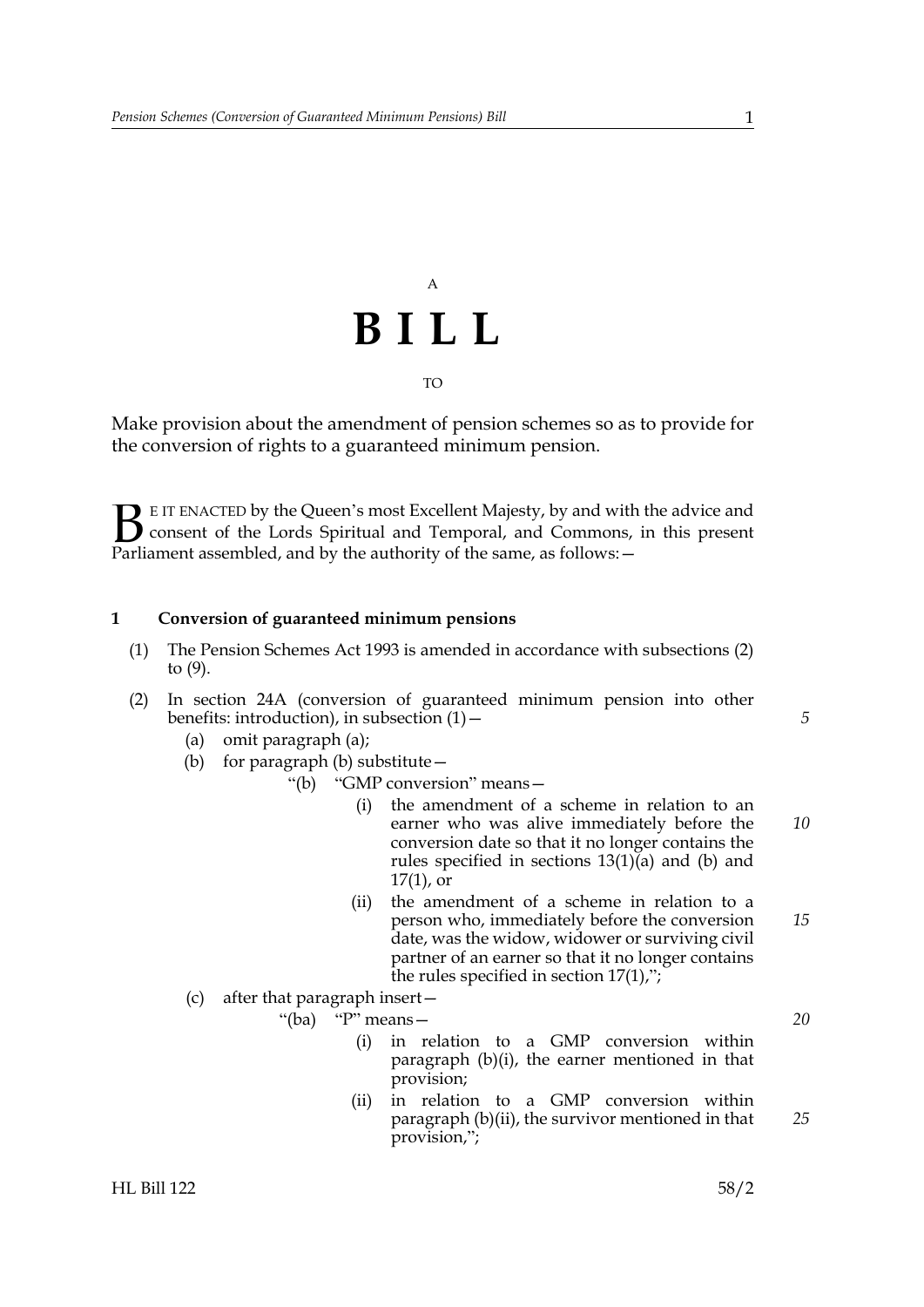|     | (d)<br>(e)                                                                                                                                                                           | (i)<br>(ii)                                                                                                                                                                                                                                                        | omit paragraph (c);<br>in paragraphs (e) and $(f)$ –<br>after "scheme" insert "in relation to P";<br>omit "(disregarding money purchase benefits)".                                                                                                                      |    |
|-----|--------------------------------------------------------------------------------------------------------------------------------------------------------------------------------------|--------------------------------------------------------------------------------------------------------------------------------------------------------------------------------------------------------------------------------------------------------------------|--------------------------------------------------------------------------------------------------------------------------------------------------------------------------------------------------------------------------------------------------------------------------|----|
| (3) | (a)<br>(b)<br>(c)                                                                                                                                                                    | In section $24B$ (the conversion conditions) $-$<br>in subsection (2), after "benefits" (in both places it occurs) insert<br>"(disregarding money purchase benefits)";<br>in subsection (3), for "the earner" substitute "P";<br>for subsection $(5)$ substitute - |                                                                                                                                                                                                                                                                          | 5  |
|     |                                                                                                                                                                                      | $\degree$ (5)                                                                                                                                                                                                                                                      | Condition 4 is that, in the case of a GMP conversion within<br>section $24A(1)(b)(i)$ (GMP conversion in relation to earner) –<br>the converted scheme provides benefits to or in respect<br>(a)<br>of any widow, widower or surviving civil partner of P,<br>and        | 10 |
|     |                                                                                                                                                                                      |                                                                                                                                                                                                                                                                    | such conditions as may be prescribed are met in relation<br>(b)<br>to those benefits.";                                                                                                                                                                                  | 15 |
|     | (d)                                                                                                                                                                                  | (i)<br>(i)<br>(iii)                                                                                                                                                                                                                                                | in subsection $(7)$ –<br>in the opening words, omit "in respect of an earner";<br>in paragraph (a), for "in respect of other earners" substitute "in<br>relation to persons other than P";<br>in paragraph (b), for "the earner" substitute "P".                         | 20 |
| (4) |                                                                                                                                                                                      | Omit section 24D (survivors' benefits).                                                                                                                                                                                                                            |                                                                                                                                                                                                                                                                          |    |
| (5) | In section 24E (procedural requirements) -<br>in subsection (2), for "The employer" substitute "Each relevant person<br>(a)<br>$(if any)$ ";<br>after subsection (2) insert -<br>(b) |                                                                                                                                                                                                                                                                    |                                                                                                                                                                                                                                                                          | 25 |
|     | (c)<br>(d)                                                                                                                                                                           | " $(2A)$                                                                                                                                                                                                                                                           | For the purposes of subsection (2) a person is "relevant" in<br>relation to a scheme if such conditions as may be prescribed are<br>met in relation to the person and the scheme.";<br>in subsection $(3)(a)$ , for "the earner" substitute "P";<br>omit subsection (4). | 30 |
| (6) |                                                                                                                                                                                      | In section 24F (transfer out) $-$<br>in subsection (1), in paragraphs (a) and (b), for "earner's accrued rights<br>(a)<br>under a GMP-converted scheme" substitute "accrued rights of a person<br>in relation to whom GMP conversion has been effected";<br>35     |                                                                                                                                                                                                                                                                          |    |
|     | (b)<br>(c)                                                                                                                                                                           | omit subsection (2);<br>for subsection $(3)$ substitute $-$                                                                                                                                                                                                        |                                                                                                                                                                                                                                                                          |    |
|     |                                                                                                                                                                                      | " $(3)$                                                                                                                                                                                                                                                            | Where-<br>(a)<br>a member of a scheme makes an application under<br>section $95(1)$ , and<br>GMP conversion has not been effected in relation to the<br>(b)<br>member,<br>the trustees may with the member's consent adjust any cash                                     | 40 |
|     |                                                                                                                                                                                      |                                                                                                                                                                                                                                                                    | float wishts that would have                                                                                                                                                                                                                                             |    |

equivalent so as to reflect rights that would have accrued if GMP conversion had been effected in relation to the member in accordance with Conditions 1 to 4 of section 24B."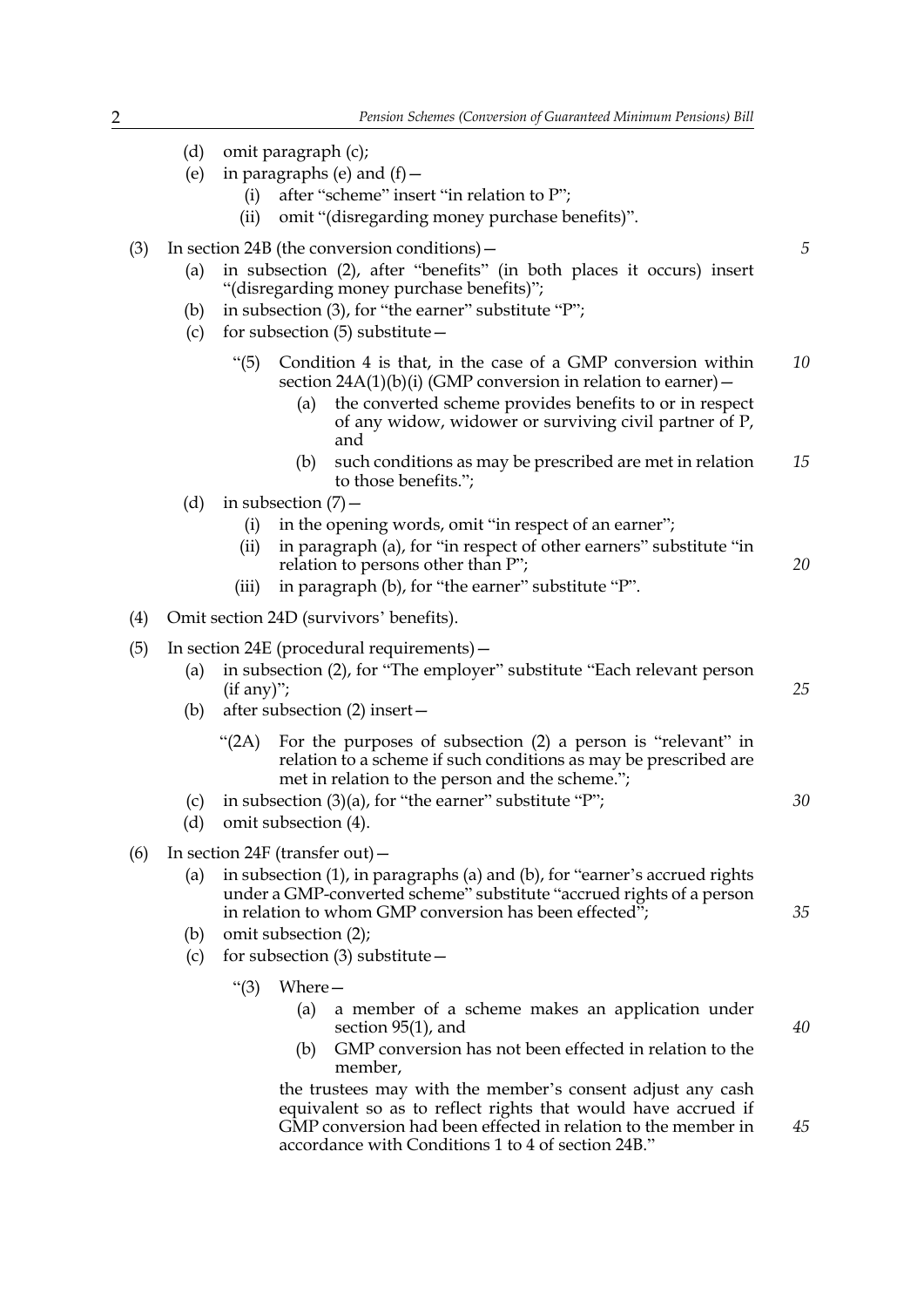- (7) In section 24G (powers to amend schemes)—
	- (a) in subsection (1), omit "(whether in relation to present earners, pensioners or survivors)";
	- (b) omit subsection (5).
- (8) In section 38A (regulations about relevant gender change cases)—
	- (a) in subsection (1), omit paragraph (b) (but not the "or" at the end);
	- (b) in subsection (3), omit paragraph (b) (but not the "or" at the end);
	- (c) in subsection (6), in the opening words, omit ", 24D".
- <span id="page-4-1"></span>(9) In section 47 (further provisions concerning entitlement to guaranteed minimum pensions for the purposes of section 46), in subsection (9), for the words from "the amendment" to the end substitute "GMP conversion (within the meaning given by section 24A(1)) in relation to the person". *10*
- (10) In the Pensions Act 2007, in section 14 (conversion of guaranteed minimum pensions)—
	- (a) in subsection  $(8)(c)$ , after "conversion" insert "in relation to the person"; *15*
	- (b) in subsection (8)(d), after "conversion" insert "in relation to the person";
	- (c) in subsection (10), after "conversion" insert "in relation to S";
	- (d) in subsection (11), omit "inserted by subsection (3) above".
- (11) In the Marriage (Same Sex Couples) Act 2013, in Schedule 4 (effect of extension of marriage: further provisions), omit paragraph 21.
- (12) In the Pension Schemes Act 2015, in section 81 (extension to Scotland of certain provisions about marriage of same sex couples), omit "24D(5),".

#### <span id="page-4-6"></span><span id="page-4-0"></span>**2 Conversion of guaranteed minimum pensions: Northern Ireland**

- (1) The Pension Schemes (Northern Ireland) Act 1993 is amended in accordance with subsections [\(2\)](#page-4-2) to [\(9\)](#page-6-1).
- <span id="page-4-5"></span><span id="page-4-4"></span><span id="page-4-3"></span><span id="page-4-2"></span>(2) In section 20A (conversion of guaranteed minimum pension into other benefits: introduction), in subsection  $(1)$  –
	- (a) omit paragraph (a);
	- (b) for paragraph (b) substitute—
		- "(b) "GMP conversion" means—
			- (i) the amendment of a scheme in relation to an earner who was alive immediately before the conversion date so that it no longer contains the rules specified in sections 9(1)(a) and (b) and 13(1), or
			- (ii) the amendment of a scheme in relation to a person who, immediately before the conversion date, was the widow, widower or surviving civil partner of an earner so that it no longer contains the rules specified in section 13(1),";
	- (c) after that paragraph insert—

"(ba) "P" means—

(i) in relation to a GMP conversion within paragraph [\(b\)](#page-4-3)[\(i\),](#page-4-4) the earner mentioned in that provision;

*5*

*20*

*25*

*30*

*35*

*40*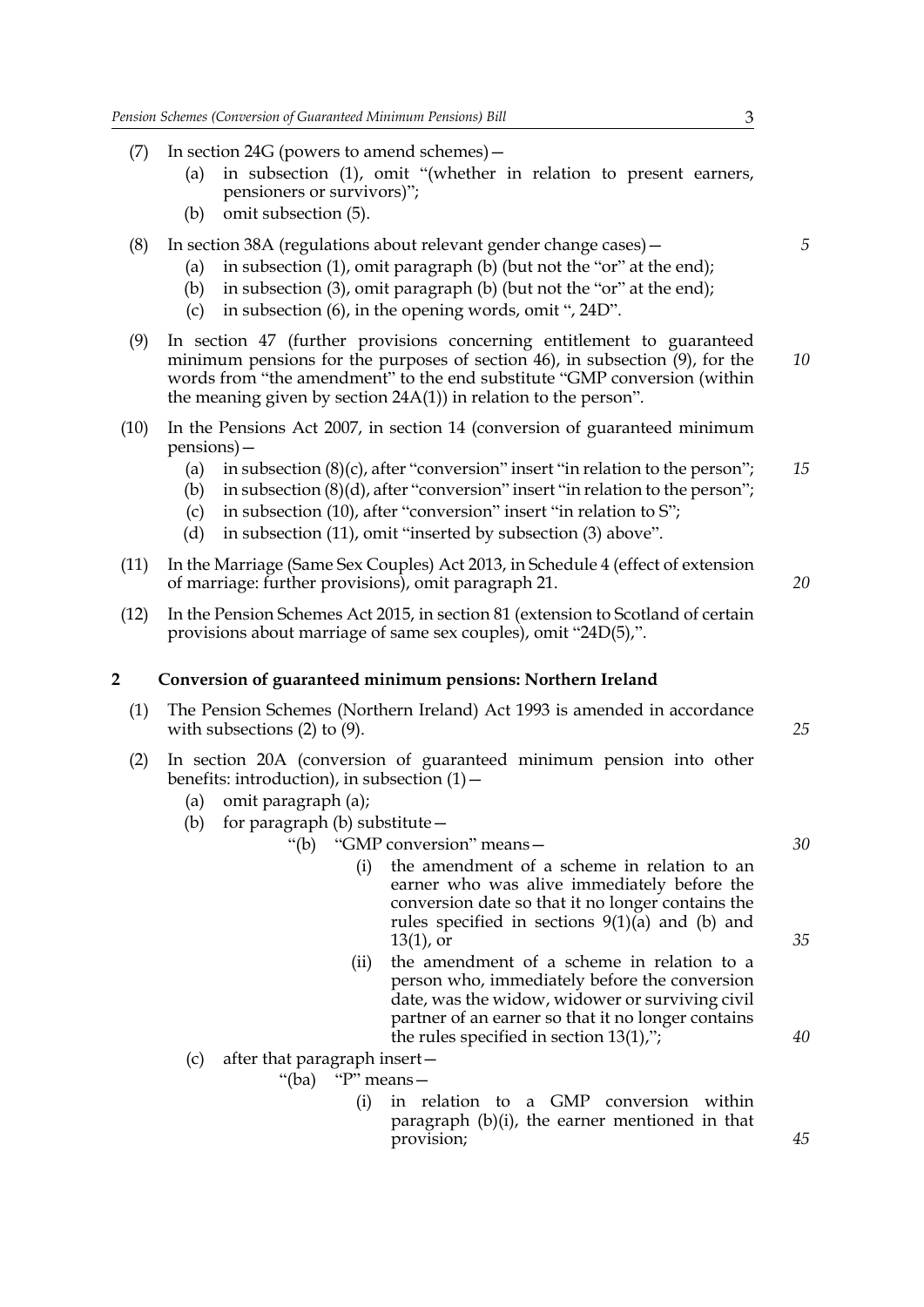- (ii) in relation to a GMP conversion within paragraph [\(b\)](#page-4-3)[\(ii\)](#page-4-5), the survivor mentioned in that provision,";
- (d) omit paragraph (c); (e) in paragraphs (e) and  $(f)$  -(i) after "scheme" insert "in relation to P"; (ii) omit "(disregarding money purchase benefits)". (3) In section 20B (the conversion conditions)— (a) in subsection (2), after "benefits" (in both places it occurs) insert "(disregarding money purchase benefits)"; (b) in subsection (3), for "the earner" substitute "P"; (c) for subsection  $(5)$  substitute  $-$ "(5) Condition 4 is that, in the case of a GMP conversion within section  $20A(1)(b)(i)$  $20A(1)(b)(i)$  $20A(1)(b)(i)$  (GMP conversion in relation to earner) – (a) the converted scheme provides benefits to or in respect of any widow, widower or surviving civil partner of P, and (b) such conditions as may be prescribed are met in relation to those benefits."; (d) in subsection  $(7)$  -(i) in the opening words, omit "in respect of an earner"; (ii) in paragraph (a), for "in respect of other earners" substitute "in relation to persons other than P"; (iii) in paragraph (b), for "the earner" substitute "P". (4) Omit section 20D (survivors' benefits). (5) In section 20E (procedural requirements)— (a) in subsection (2), for "The employer" substitute "Each relevant person  $(if any)$ "; (b) after subsection (2) insert— "(2A) For the purposes of subsection (2) a person is "relevant" in relation to a scheme if such conditions as may be prescribed are met in relation to the person and the scheme."; (c) in subsection  $(3)(a)$ , for "the earner" substitute "P"; (d) omit subsection (4). (6) In section 20F (transfer out)— (a) in subsection (1), in paragraphs (a) and (b), for "earner's accrued rights under a GMP-converted scheme" substitute "accrued rights of a person in relation to whom GMP conversion has been effected"; *5 10 15 20 25 30 35*
	- (b) omit subsection (2);
	- (c) for subsection (3) substitute  $-$ 
		- "(3) Where—
			- (a) a member of a scheme makes an application under section 91(1), and
			- (b) GMP conversion has not been effected in relation to the member,

the trustees may with the member's consent adjust any cash equivalent so as to reflect rights that would have accrued if

*40*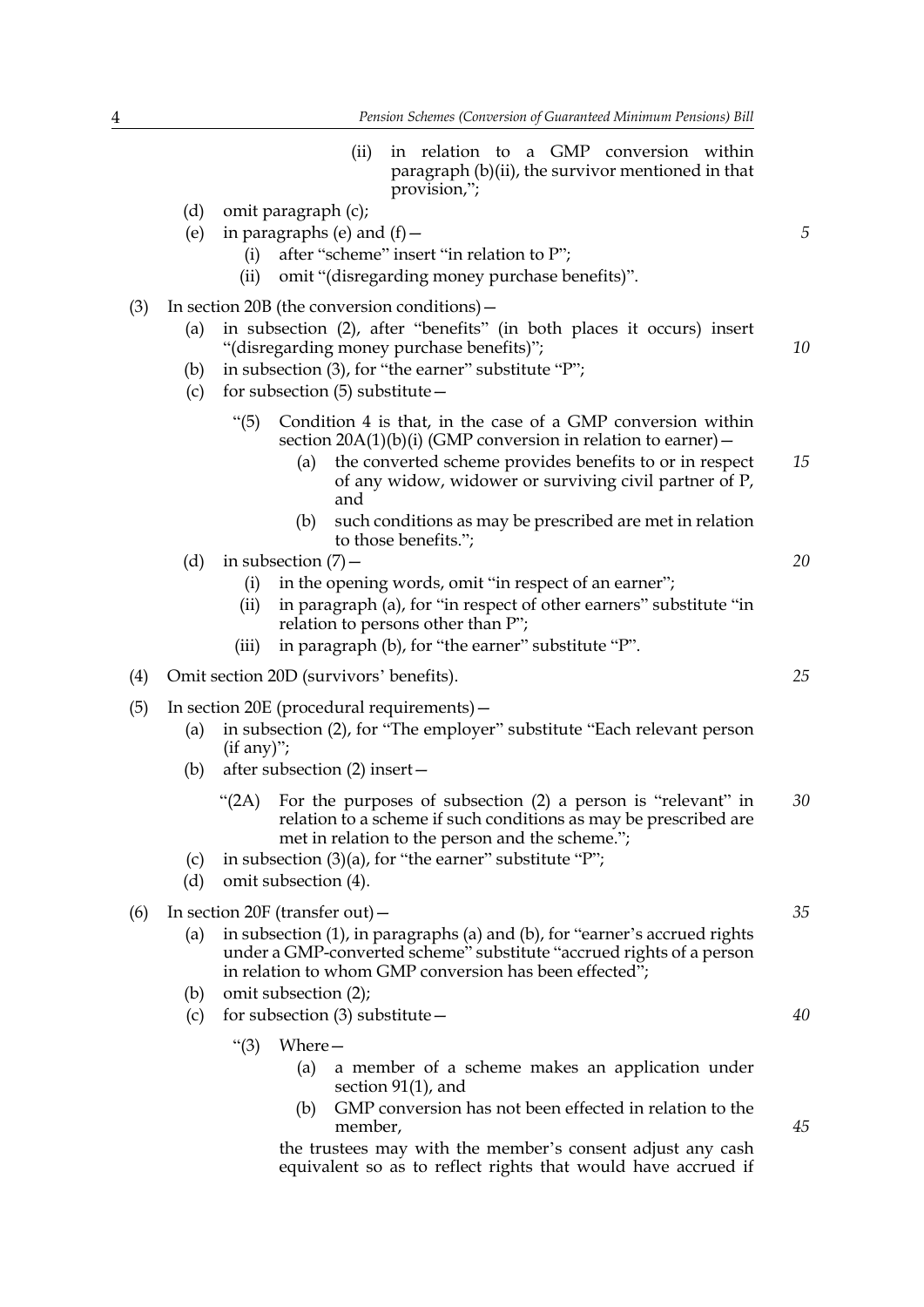GMP conversion had been effected in relation to the member in accordance with Conditions 1 to 4 of section 20B."

- (7) In section 20G (powers to amend schemes)—
	- (a) in subsection (1), omit "(whether in relation to present earners, pensioners or survivors)";
	- (b) omit subsection (5).
- (8) In section 34A (regulations about relevant gender change cases)—
	- (a) in subsection (1), omit paragraph (b) (but not the "or" at the end);
	- (b) in subsection (3), omit paragraph (b) (but not the "or" at the end);
	- (c) in subsection (6), in the opening words, omit ", 20D".
- <span id="page-6-1"></span>(9) In section 43 (further provisions concerning entitlement to guaranteed minimum pensions for the purposes of section 42), in subsection (9), for the words from "the amendment" to the end substitute "GMP conversion (within the meaning given by section 20A(1)) in relation to the person".
- (10) In the Pensions Act (Northern Ireland) 2008 (c. 1 (N.I.)), in section 12 (conversion of guaranteed minimum pensions)— *15*
	- (a) in subsection  $(8)(c)$ , after "conversion" insert "in relation to the person";
	- (b) in subsection  $(8)(d)$ , after "conversion" insert "in relation to the person";
	- (c) in subsection (10), after "conversion" insert "in relation to S";
	- (d) in subsection (11), omit "inserted by subsection (3)".

#### <span id="page-6-0"></span>**3 Extent, commencement and short title**

- (1) Section [1](#page-2-5) extends to England and Wales and Scotland.
- (2) Section [2](#page-4-6) extends to Northern Ireland.
- (3) This section extends to England and Wales, Scotland and Northern Ireland.
- (4) The following come into force on the day on which this Act is passed—
	- (a) section [1](#page-2-5) for the purposes of making regulations under the Pension Schemes Act 1993;
	- (b) section [2](#page-4-6) for the purposes of making regulations under the Pension Schemes (Northern Ireland) Act 1993;
	- (c) this section.
- (5) Section [1](#page-2-5) comes into force for remaining purposes on such day or days as the Secretary of State may by regulations appoint.
- <span id="page-6-2"></span>(6) Section [2](#page-4-6) comes into force for remaining purposes on such day or days as the Department for Communities in Northern Ireland may by order appoint.
- (7) The Secretary of State may by regulations make transitional or saving provision in connection with the coming into force of section [1.](#page-2-5) *35*
- <span id="page-6-3"></span>(8) The Department for Communities in Northern Ireland may by order make transitional or saving provision in connection with the coming into force of section [2](#page-4-6).
- (9) Regulations made by the Secretary of State under this section are to be made by statutory instrument. *40*

*5*

*10*

*20*

*25*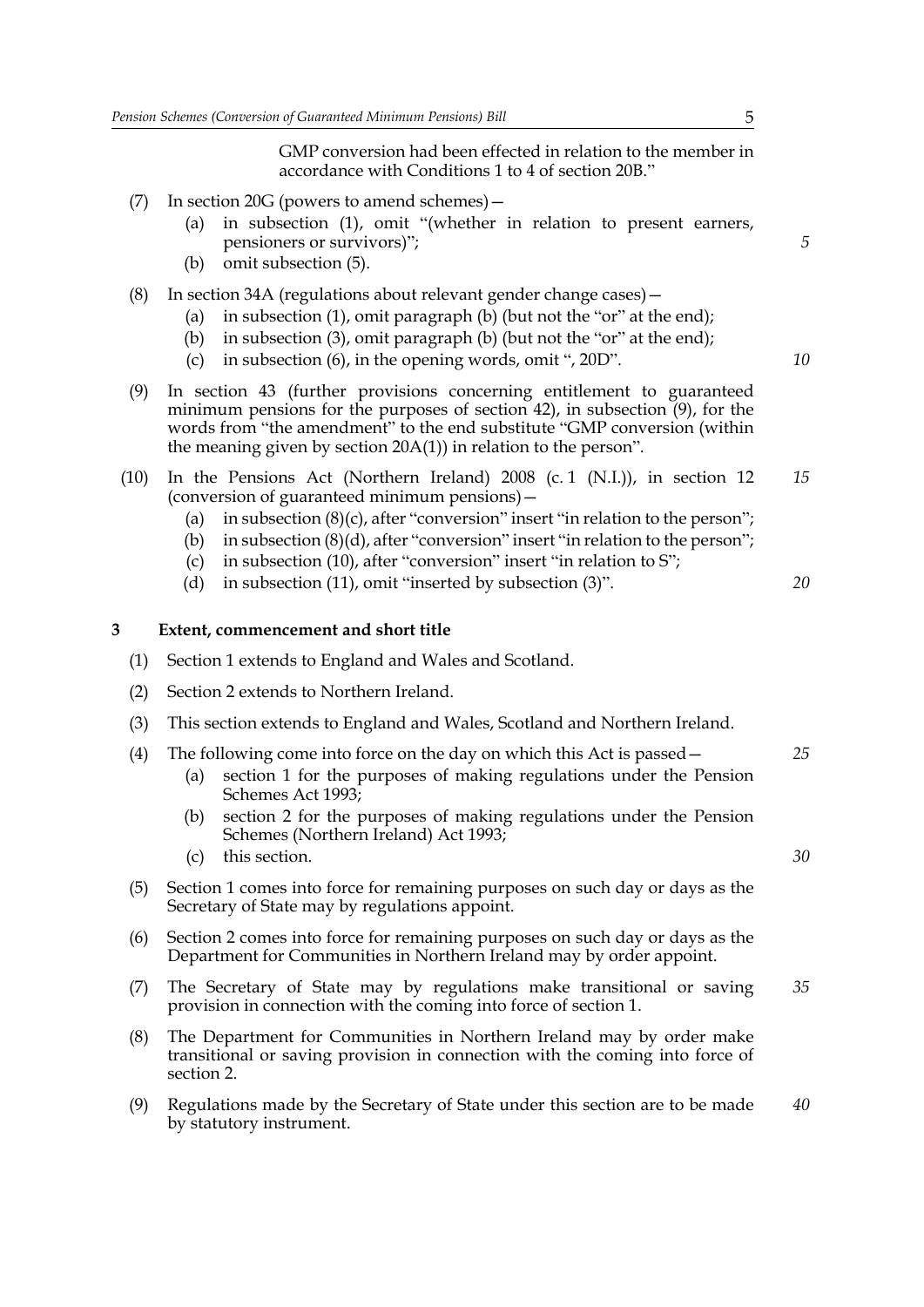- (10) The power of the Department for Communities in Northern Ireland to make an order under subsection [\(6\)](#page-6-2) or [\(8\)](#page-6-3) is exercisable by statutory rule for the purposes of the Statutory Rules (Northern Ireland) Order 1979 (S.I. 1979/1573 (N.I. 12)).
- (11) This Act may be cited as the Pension Schemes (Conversion of Guaranteed Minimum Pensions) Act 2022. *5*